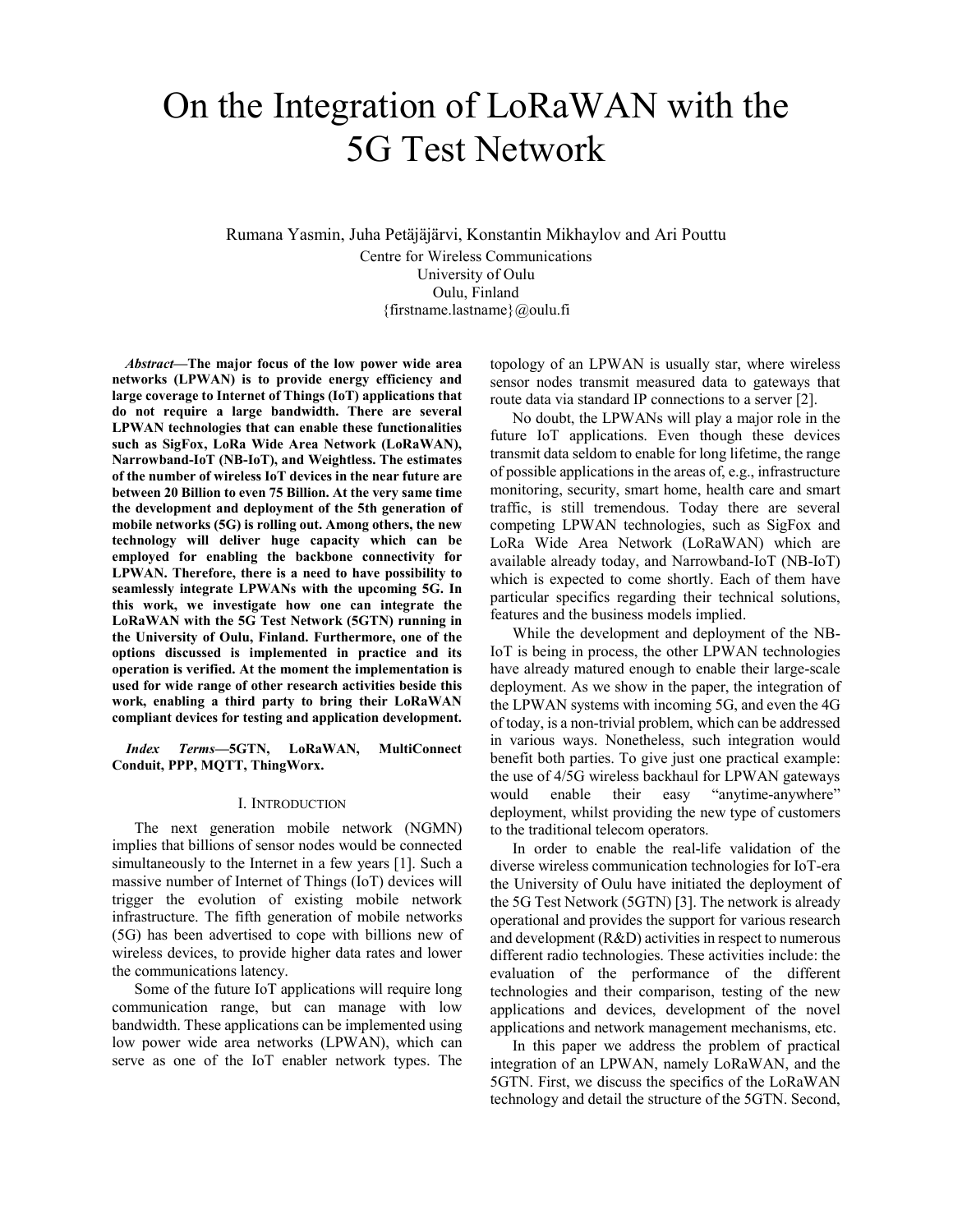we discuss the opportunities for integration of the two. Finally, we select one of the discussed options and detail its implementation, summarizing the lessons learned.

## II. LORA WIDE AREA NETWORK

The first version of the LoRaWAN specification was released 2015 [4]. The following releases have introduced minor updates, mostly related to frequency allocations for different regions. The LoRaWAN specifies the network protocol to be utilized on top of a physical layer based on LoRa or frequency shift keying based modulations. A single gateway can serve tens of thousands of low power wireless end devices [5]. Thus indoors one cell can cover a large real-estate [6] and outdoors coverage area can be tens of kilometers [5].

LoRaWAN is laid on star-of-stars topology and it supports secure bidirectional communications. End device can join the network by using either over-the-air activation (OTAA) or activation-by-personalization. A gateway routes the messages between end devices and the network server. The IP connections are used at the backend to transmit messages from gateway to the network server. [4]

The LoRa modulation is based on chirp spread spectrum (CSS) [7]. This chirp signal uses wideband linear modulated pulses whose frequency varies based on encoded information. The communication can be done employing the different orthogonal spreading factors (SFs), featuring different trade-offs between the on-air time and communication range. The bit rate in LoRaWAN can be formulated as

$$
R_b = \frac{SF}{2^{SF}} \times (Coding\ rate \times BW). \tag{1}
$$

Equation 1 represents coding rate is 4/5 according to [3] and *BW* is the bandwidth. LoRaWAN enables automatic data rate (ADR) feature to maximize both lifetime of the end devices and overall network capacity.

ALOHA type of medium access control protocol is mandatory for all the end devices. It ensures energy efficient operation, but as a tradeoff, the packets transmitted by the end devices are prone to collisions. After transmitting the uplink packet, the end device opens two receive windows for acknowledgements or, e.g., actuation commands.

## III. 5G TEST NETWORK AT THE UNIVERSITY OF OULU

The 5GTN deployed at the premises of University of Oulu provides a realistic environment for R&D in the area of wireless communications and application development. It provides functionalities such as network functions virtualization (NFV) and software defined network (SDN) on a cloud platform. The 5GTN provides open interfaces for integrating innovative applications that are expected to be part of the 5G. The current 5GTN is deployed in such a way that the evolved node B

(eNodeB) as part of the radio access network (RAN) can establish an S1 connection with multiple core networks. This S1 connection is based on S1 application protocol (S1AP), which enables S1-mme interface for signaling. It also supports non-access stratum (NAS) signaling transport functions.

5GTN's RAN comprises of frequency division duplex (FDD) based Pico cells at 2.6 GHz and FDD and time division duplex (TDD) based Macro cells at 2.6/3.5 GHz. Also, 5G proof-of-concept (PoC) devices from Nokia has been deployed into the network. 5GTN comprises of three evolved packet cores (EPCs) as a core network, two of which are located at the Oulu Data Centre [8]. Nokia Air frame (vEPC) in the open stack and OpenEPC on VMWare's vSphere are being deployed on the same virtual local area network (vLAN) as a PoC for implementing NFV. The OpenEPC, developed by Core Network Dynamics [9], is a prototype implementation of 3GPP EPC, is offered for researchers to test different functionalities of the core network. Nokia developed shared reference network (SRN) core is an alternate option (resides in Tampere, Finland), which uses LANto-LAN virtual private network (VPN) connection over the Internet. The SRN has a capacity bottleneck at the VPN switch due to bandwidth limitations resulting in performance degradation but on the other hand offers network functions not deployed in Oulu EPCs. [10] [11].

# IV. LORAWAN INTEGRATION WITH THE 5G TEST **NETWORK**

There are multiple ways to integrate LoRaWAN with the 5GTN that enable new possibilities to develop the future IoT applications. There are some ongoing research projects on integrating LPWAN with cellular network in both industry and academia [2] [12]. In this section, four different options, summarized in Fig. 1, are discussed. One option is then selected and implemented in practice, its operation is verified that are introduced in Section V.

The four options considered to seamlessly integrate LoRaWAN with the 5GTN are:

- via 3GPP access network,
- via non-3GPP untrusted access network,
- as a part of eNodeB, and
- virtually as a part of core network.

As part of 3GPP access network, LoRaWAN could be connected with the 5GTN by using the S1 interface. As discussed earlier, 5GTN has multiple EPC options, LoRaWAN could establish the S1 connection with any of the EPCs in the 5GTN. It would further generate general packet radio service tunneling for a user based on subscriber's profile. For authentication and authorization, the information about LoRaWAN needs to be defined in the home subscriber service (HSS) data base, which is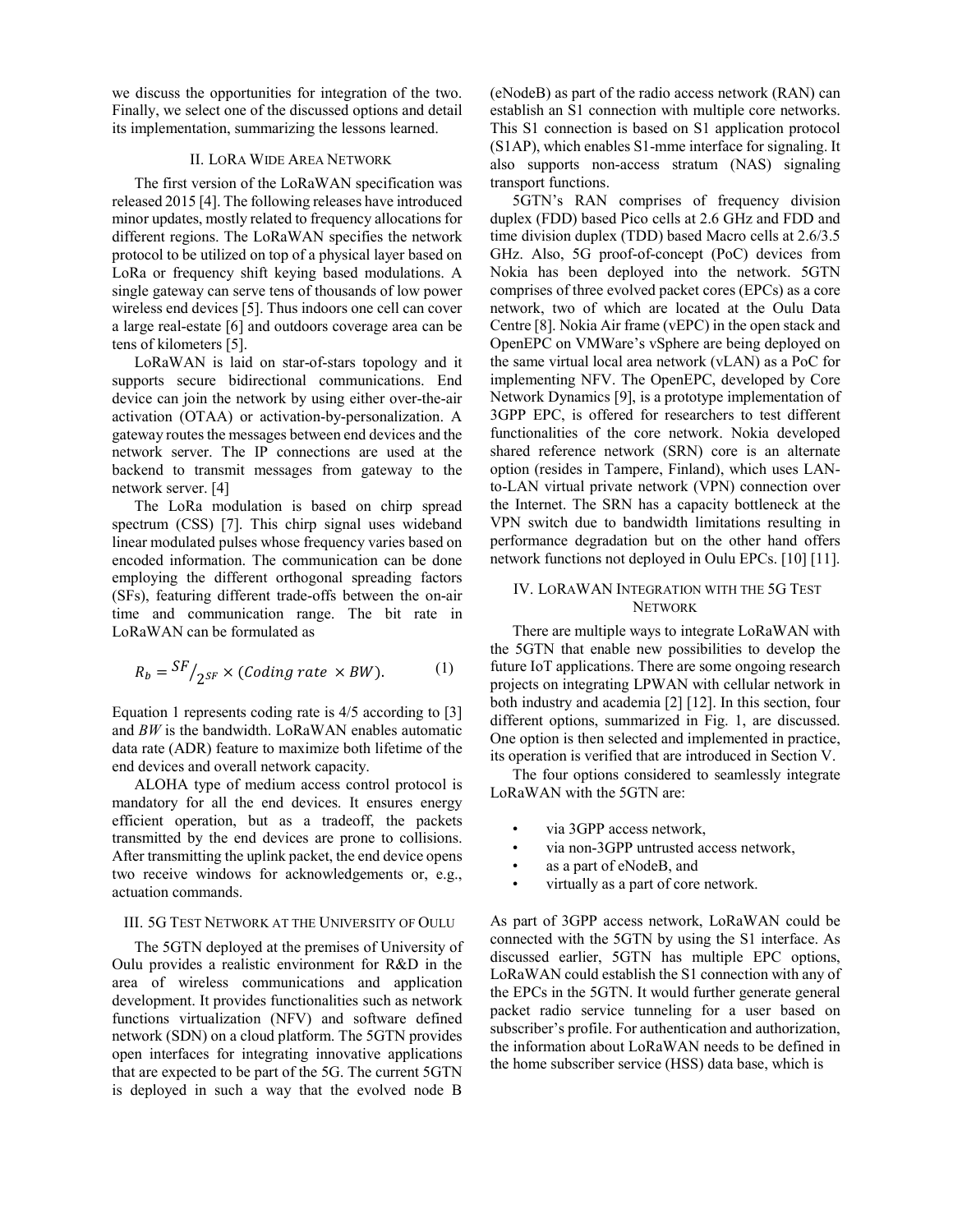

Fig. 1. Possibilities of Integration LoRaWAN with the 5GTN.

connected to mobility management entity (MME). According to current status of the user, the MME updates location of the subscriber in HSS by sending update location request that includes public land mobile network (PLMN) identifier i.e., mobile network code (MNC) and mobile country code (MCC). The integration could also be feasible as part of non-3GPP access network as shown in Fig. 1. In this option, the LoRaWAN would be merged with the OpenEPC (5GTN's core). OpenEPC has an evolved packet data gateway (ePDG), which can be configured to create internet protocol security (IPSec) tunnel for untrusted non-3GPP access network [9]. This IPSec tunnel provides a secure communication mechanism for each user, i.e., LoRaWAN gateway in this case. The authentications for users/devices that are connected via non-3GPP access network, is possible by using authentication, authorization and accounting (AAA) module. This module is further connected to policy and charging rules function (PCRF), which is responsible for enforcing the charging the usage, forcing the policy rules, and for allocating resources to each established bearer based on the subscriber's profile. For non-3GPP users/devices, ePDG establishes a connection with the packet data network (PDN) gateway to route the packets to the Internet. This could be utilized for transmitting LoRaWAN packets to the network server.

Integration is also possible at the RAN level by merging LoRaWAN with the eNodeB. So the eNodeB would be able to receive LoRa packets as well as has to be capable of handling 3GPP connections. This approach would ease the deployment of future networks if the eNodeB would support multiple LPWAN technologies.

Currently, the 5GTN infrastructure is arranged to be compatible with cloud platforms by virtualizing the network components. To integrate LoRaWAN with the 5GTN as a part of the core network, LoRa network server could be installed in the cloud along with the core network components. The OpenStack cloud platform could be utilized to implement LoRa components as a virtual instance. The OpenStack cloud platform supports dashboard to generate virtual instance on top of Linux operating system installed in physical machine. LoRaWAN functionalities could be defined into either a single virtual instance or multiple virtual instances. In the OpenStack, these virtual instances are deployed and modified based on requirement by using application programmable interfaces (API). This section concludes the discussion regarding the comparison between four integration possibilities in Table 1.

#### V. IMPLEMENTATION

As becomes clear from the previous section, the LoRaWAN can be integrated with the 5GTN in various ways, each of which enables for particular benefits and has specific drawbacks. Based on the analysis of these and of the requests and of the needs of the current industrial and academic projects around 5GTN, as well as taking into account the current state of the technology and the available on the market solutions, we decided to proceed with the implementation of the first option. The current implementation is intended to prove the feasibility of integration the two networks and provide the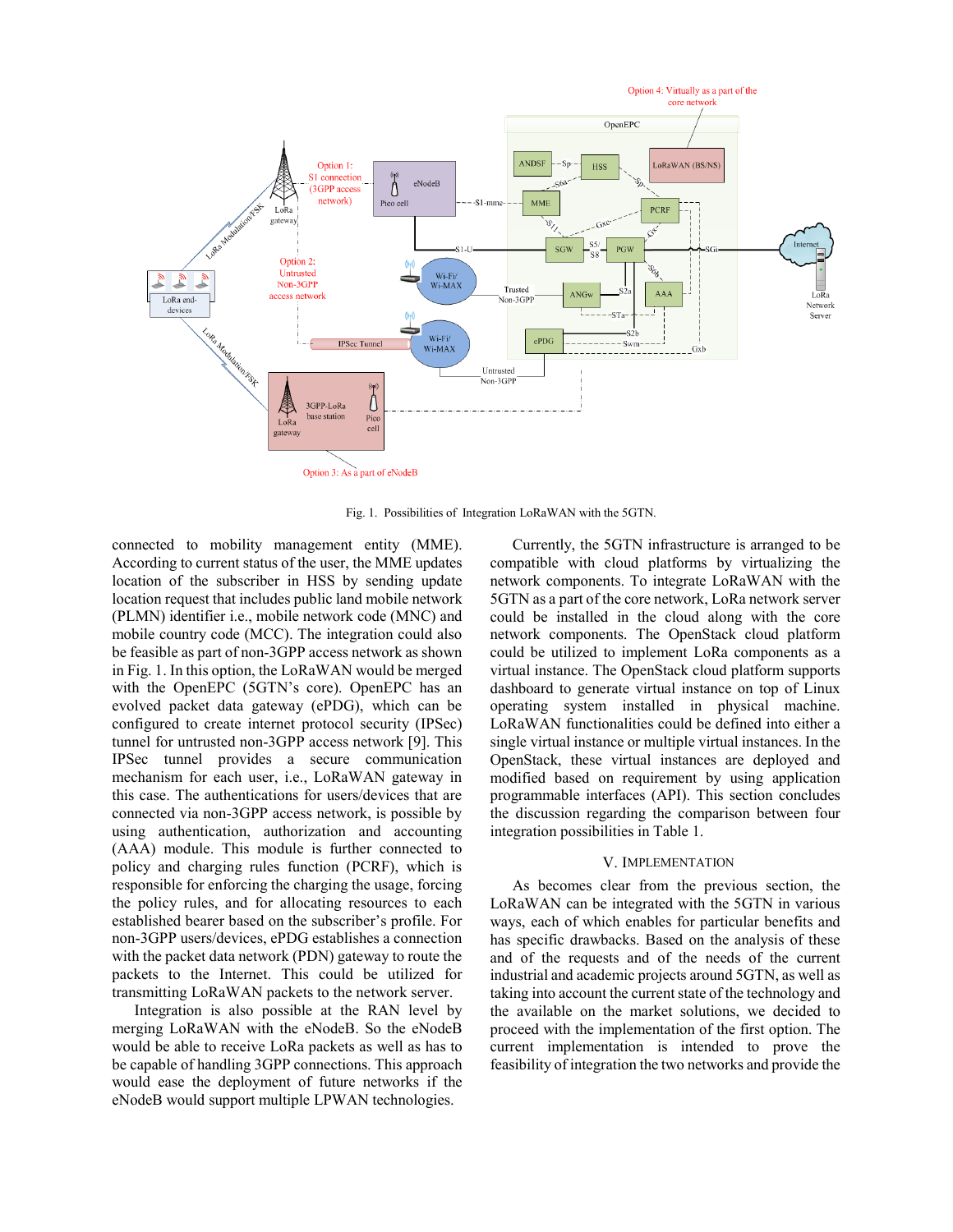TABLE I. COMPARISON BETWEEN DIFFERENT INTEGRATION METHODS

| <b>Features</b>                  | <b>Integration method</b> |                           |                         |                         |
|----------------------------------|---------------------------|---------------------------|-------------------------|-------------------------|
|                                  | 3GPP access               | non-3GPP access           | eNodeB integration      | virtual in core         |
| communication                    | S1 connection:            | WiFi/Wi-MAX: LPWAN        | 3GPP backbone: LPWAN    | external: LPWAN         |
| interface and traffic            | LPWAN packets             | packets added to WiFi/Wi- | packets added to users' | traffic does not affect |
| effects                          | added to LTE traffic      | MAX traffic               | traffic                 | core network            |
| security mechanisms <sup>1</sup> | S1 connection             | <b>IPSec</b>              | S1 connection           | implementation          |
|                                  |                           |                           |                         | specific                |
| resource                         | <b>PCRF</b>               | ePDG based on PCRF        | <b>PCRF</b>             | implementation          |
| management instance              |                           |                           |                         | specific                |
| hardware & software              | gateway must support:     | gateway must support:     | integration of LoRa     | OpenStack cloud         |
| requirements                     | LTE connectivity and      | WiFi/Wi-MAX               | gateway with eNodeB is  | platform on top of      |
|                                  | have an IP stack          | connectivity, IP stack,   | required                | hypervisor              |
|                                  |                           | IPSec, 'strongswan'       |                         |                         |
| support in today's               | already available         | not available             | not available           | not available           |
| commercial products              |                           |                           |                         |                         |
| implementation                   | medium                    | high                      | very high               | high                    |
| complexity <sup>2</sup>          |                           |                           |                         |                         |
| deployment                       | medium                    | medium                    | low                     | high                    |
| complexity <sup>3</sup>          |                           |                           |                         |                         |
| scalability                      | good                      | good                      | good                    | poor                    |
| quality of service               | medium                    | medium                    | good                    | implementation          |
|                                  |                           |                           |                         | specific                |
| <sup>1</sup> -from LPWAN gateway |                           |                           |                         |                         |

<sup>2</sup>-efforts needed for instrumenting the required solution (i.e., hardware and software) from the todays state of the art

<sup>3</sup>- efforts needed to deploy and configure the system once the respective solutions are designed and implemented

"baseline" references solution, with which the other options can be compared. In future the other options are planned to be implemented also.

#### *A. Hardware and software components*

For the implementation, four components are being utilized: the LoRaWAN compatible end devices, a LoRaWAN gateway, the 5GTN infrastructure, and an IoT cloud platform for storing, analyzing and visualizing the received data.

The Modular R&D IoT platform [13] designed at the Centre for Wireless Communications, University of Oulu is used as the LoRaWAN end device. It enables extensive control over, e.g., the physical and MAC layers that ensures connection with the gateway.

The gateway utilized is Multitech's commercial-ofthe-shelf MultiConnect Conduit [14]. The parameters of the gateway (i.e., band, addresses, channel configurations, EUIs of devices, applications, etc.) were adjusted to enable its use within the test network.

Even though, as discussed in Section III, the 5GTN has quite reach functionalities already, for the sake of this work it has been extended by adding an IoT cloud platforms. There are plenty of alternatives of such platforms available now, including, e.g., Microsoft's Azure, Nokia's IMPACT, PTC's ThingWorx and Amazon's AWS. In this work, the ThingWorx development platform is utilized.

#### *B. Connectivity*

The communication between the end devices and the gateway occurs on the industrial, scientific, and medical 868 MHz band. The end device is authenticated with the gateway using OTAA. For that the following information is required: an application identifier, an AES-128 key, and a globally unique end device identifier [4]. The AES-128 key is used to encrypt application data and network communication. The received LoRaWAN data packets are handled and displayed on Node-RED [15], which is a programming tool for combining hardware devices, APIs and online services. The Node-RED enables the connections between the gateway and the ThingWorx.

The 5GTN's subscriber identification module (SIM) card is installed to the MultiConnect Conduit in order to establish a connection with the 5GTN's core network based on point-to-point protocol (PPP). In general, the PPP is an encapsulation protocol by which a point to point connection can be established between two nodes over the Internet [16]. After installing the SIM card, the access point name (APN) and PLMN needs to be configured according to the cellular network requirements. After proper configurations, the MultiConnect Conduit transmits 'combined attachment request' [14] to the 5GTN. Then the gateway exchanges proper signaling messages (encapsulated into NAS) with the MME via eNodeB. If the connection is established successfully, the Conduit gets the local IP address along with the respective DNS IP address. The connection between LoRaWAN gateway and 5GTN is shown in Fig. 2. The LoRaWAN packet is going through the network provided by the 5GTN.

The communication between the LoRaWAN gateway and the ThingWorx via 5GTN is handled with message queuing telemetry transport (MQTT) protocol. MQTT is a lightweight publish subscribe based messaging protocol suitable for IoT. The MQTT provides remote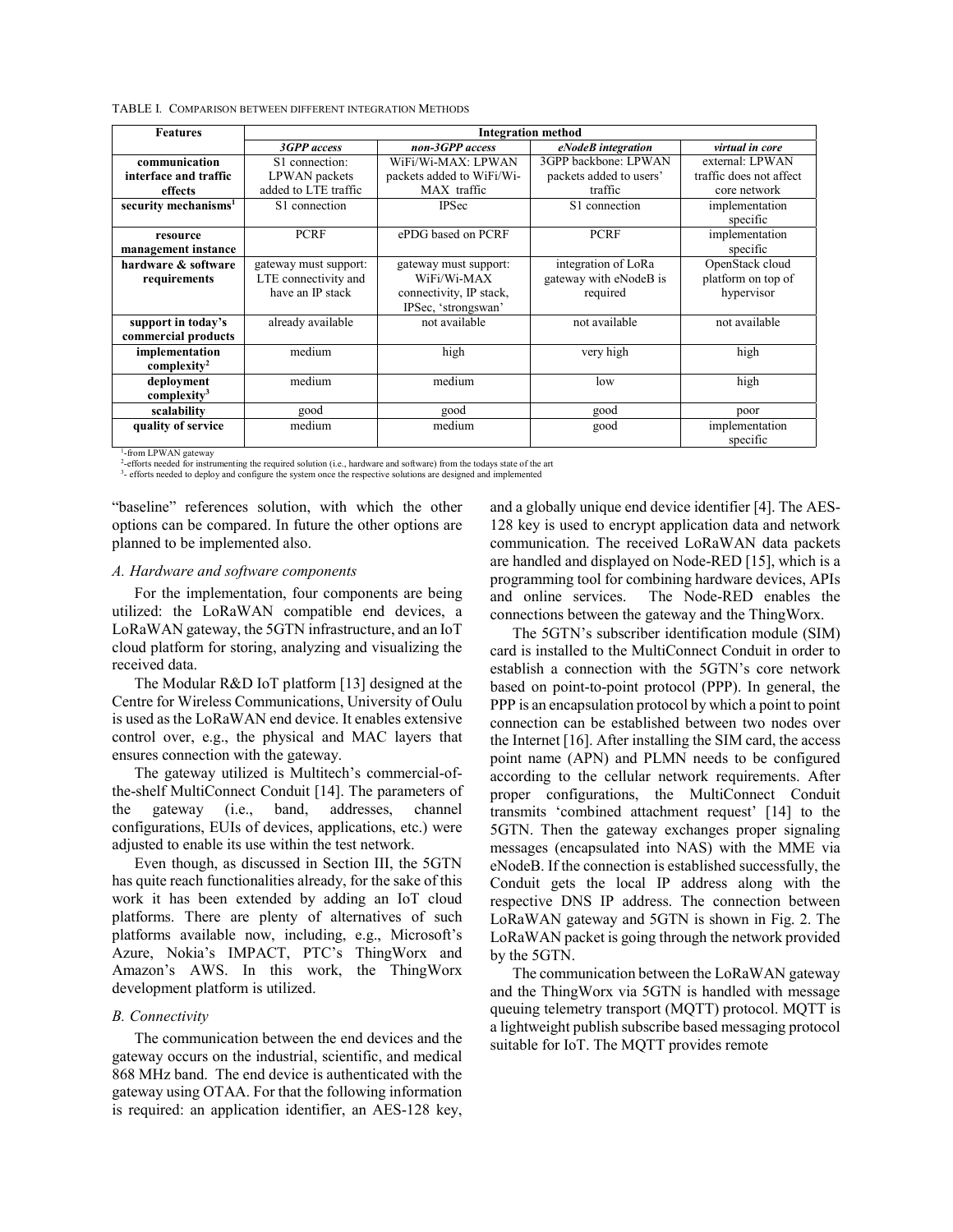

Fig. 2. Cellular connection established with the 5GTN.

connection between the broker and the client for secure transmission even if the network is unreliable [17]. Multiple clients can publish or subscribe messages to the broker. The broker can handle thousands of concurrently connected MQTT clients. It is used on top of TCP/IP and it enables bidirectional communication.

#### *C. Testing*

In order to ensure that the connection between the LoRa gateway and the 5GTN is established, a Wireshark trace is taken at the Pico cell (eNodeB) while Conduit triggers attachment request for establishing S1 connection. The Wireshark trace of the connection establishment first messages are shown in Fig. 3. After ensuring that the connectivity works, the 5GTN can start acting as the backhaul for transferring the LoRaWAN packets from the LoRa gateway to a predefined 'property' in ThingWorx. In this work, the ThingWorx is the MQTT client, which connects to the MQTT broker that enables message delivery between LoRaWAN and the ThingWorx. Once messages are received by the ThingWorx, data can processed and visualized, e.g., with a gauge as shown in Fig. 4. The LED buttons below the gauge were used to test the downlink communications. By pressing the LED button, the corresponding LED in the sensor node will change state. The downlink communications can be traced with the Wireshark in a similar way as with uplink messages. Different 'property' are created on the ThingWorx platform in order to publish and subscribe the messages to the MQTT clients according to 'topic'.

#### VI. CONCLUSION

LPWANs are vastly becoming one of the key technological IoT enablers for the future, enabling cost and energy efficient communication solution for myriads of low-end transducers. Smart home automation, smart healthcare and wellbeing monitoring, and environment monitoring are just a few potential fields where these technologies can found wide utilization. In most of these applications the data need to be delivered to the IoT cloud, where they are collectively stored and made available to the interested parties using proper interfaces and authentication mechanisms. One of the efficient mechanisms to support for this is to use the 3GPP cellular network interfaces and infrastructure already deployed, which calls for integration of the LPWANs and the cellular systems.

In the current paper we have identified and discussed the four possibilities of integrating the LoRaWAN LPWAN with a cellular network. The first two options are based on use of either 3GPP access network or an untrusted non-3GPP access network for the LoRaWAN gateway. The latter two options imply merging LPWAN gateway with either the eNodeB or integrating it with the core network. The pros and cons of these solutions have been highlighted and discussed in this paper.

As a part of the activities for instrumenting the 5GTN deployed by the University of Oulu, Finland, the practical integration of the LoRaWAN and a 3GPP-based network has been accomplished. The 5GTN features support for versatile wireless communication interfaces and is widely used for the R&D activities carried by the University of Oulu and local companies. Based on the analysis of the needs of the current industrial